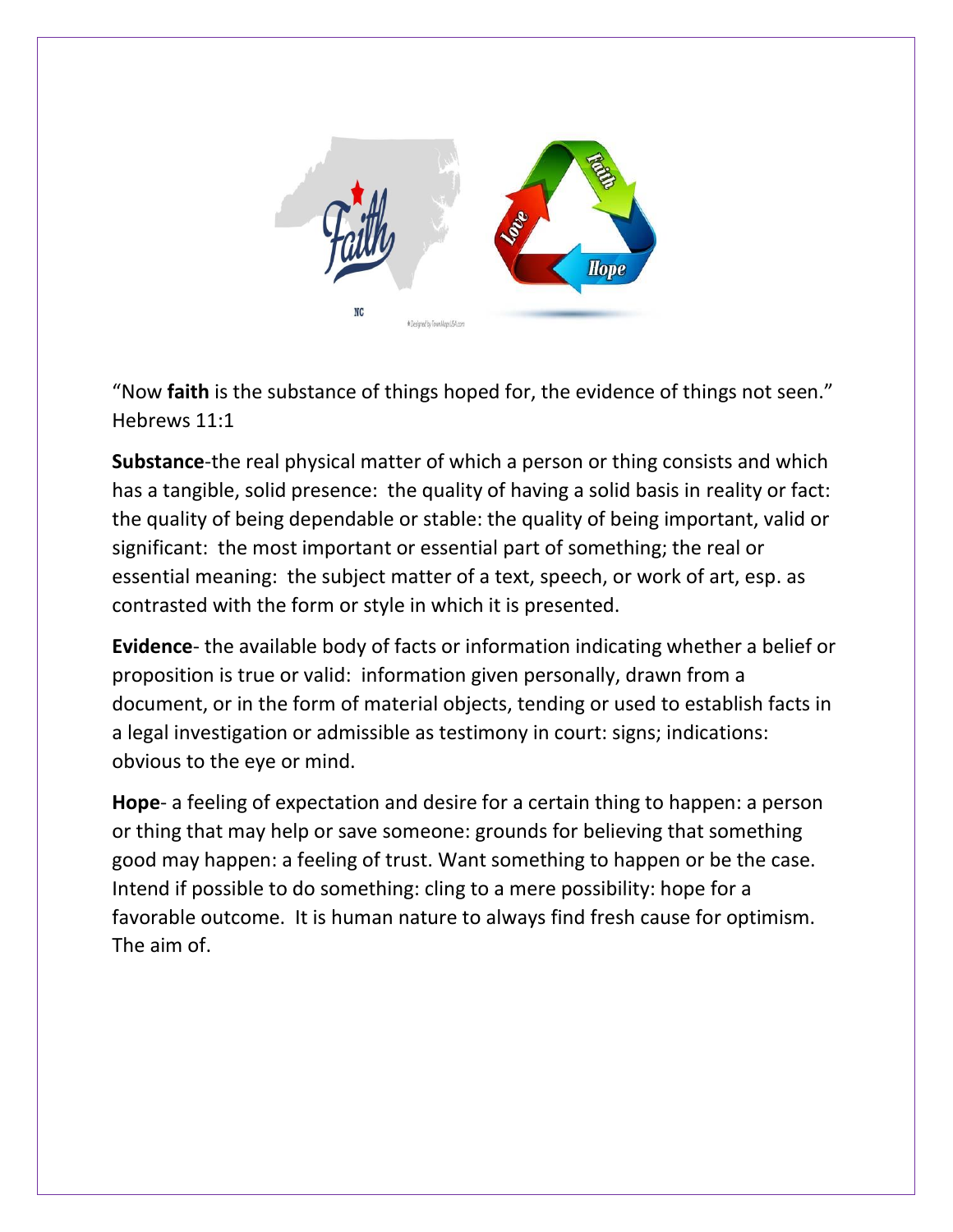

- 1. Understand
- 2. Sacrifice
- 3. Translation that please God
- 4. Move from fear
- 5. Obedience
- 6. Foundations whose builder and maker is God
- 7. Strength
- 8. Seen the promises afar off and were persuaded of them and embraced them.
- 9. Seek heaven
- 10. Offering to God
- 11. Resurrection
- 12. Blessings
- 13. Worship
- 14. Born again in the King's Commandment
- 15. Suffers
- 16. See the invisible God and endure
- 17. Kept the Passover
- 18. Do not perish with those who believe not
- 19. Acted upon their belief

**Faith**- trust in God has revealed, and may be defined as that trust in the God of the scriptures and in Jesus Christ whom He hath sent, which receives Him as Savior and Lord, and impels to loving obedience and good works.

• For salvation, faith is personal trust, apart from meritorious works, in the Lord Jesus Christ, as delivered for our offences, and raised again for our justification. (Romans 4:5, 23-25)